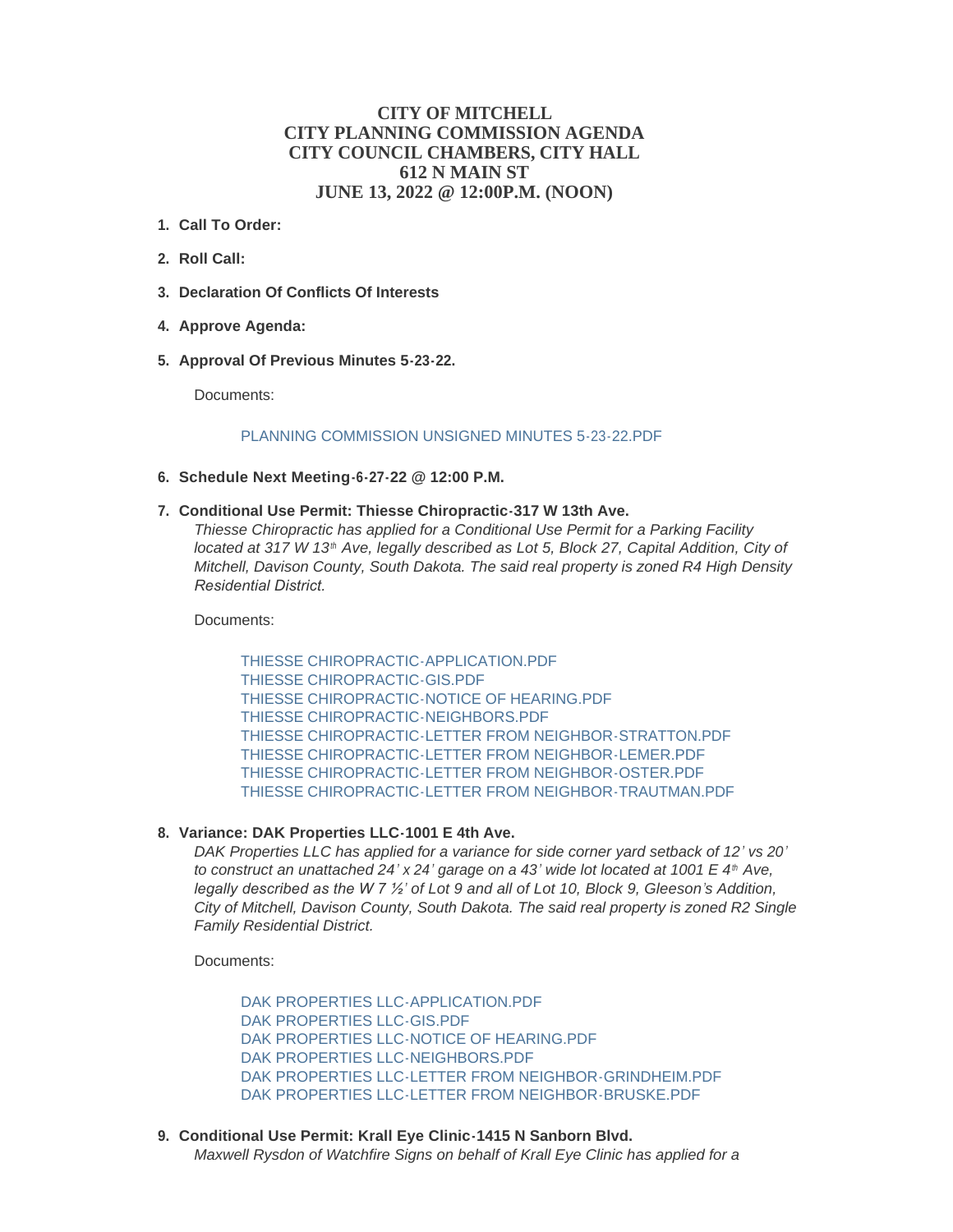*conditional use permit to install and operate a electric message center in a residential district located at 1415 N Sanborn Blvd, legally described as the Lots 1 thru 6 & E ½ of Vacated Edmunds Street, Block 12, Capital Addition, City of Mitchell, Davison County, South Dakota. The said real property is zoned R2 Single Family Residential District and R4 High Density Residential District.*

Documents:

[KRALL EYE CLINIC-APPLICATION.PDF](https://www.cityofmitchell.org/AgendaCenter/ViewFile/Item/13894?fileID=19840) [KRALL EYE CLINIC-GIS.PDF](https://www.cityofmitchell.org/AgendaCenter/ViewFile/Item/13894?fileID=19841) [KRALL EYE CLINIC-SITE LOCATION.PDF](https://www.cityofmitchell.org/AgendaCenter/ViewFile/Item/13894?fileID=19842) [KRALL EYE CLINIC-NOTICE OF HEARING.PDF](https://www.cityofmitchell.org/AgendaCenter/ViewFile/Item/13894?fileID=19843) [KRALL EYE CLINIC-NEIGHBORS.PDF](https://www.cityofmitchell.org/AgendaCenter/ViewFile/Item/13894?fileID=19844)

## **Variance: Jason Bates -1112 N Rowley. 10.**

Jason Bates has applied for a variance for maximum lot coverage of 50% vs 45% to construct a detached garage located at 1112 N Rowley St, legally described as the Lot 16, Block 4, D.A. Scotts Addition, City of Mitchell, Davison County, South Dakota. The said real property is zoned R2 Single Family Residential District.

Documents:

[BATES-APPLICATION.PDF](https://www.cityofmitchell.org/AgendaCenter/ViewFile/Item/13895?fileID=19845) [BATES-GIS.PDF](https://www.cityofmitchell.org/AgendaCenter/ViewFile/Item/13895?fileID=19846) [BATES-SITE PLAN.PDF](https://www.cityofmitchell.org/AgendaCenter/ViewFile/Item/13895?fileID=19847) [BATES-NOTICE OF HEARING.PDF](https://www.cityofmitchell.org/AgendaCenter/ViewFile/Item/13895?fileID=19848) [BATES-NEIGHBORS.PDF](https://www.cityofmitchell.org/AgendaCenter/ViewFile/Item/13895?fileID=19849) [BATES-LETTER FROM NEIGHBOR-JTZ PROPERTIES LLC.PDF](https://www.cityofmitchell.org/AgendaCenter/ViewFile/Item/13895?fileID=19885) [BATES-LETTER FROM NEIGHBOR-TITZE.PDF](https://www.cityofmitchell.org/AgendaCenter/ViewFile/Item/13895?fileID=19886)

**Plat: Lots A 1, A2 And A3, A Subdivision Of Lot A Of Mommer's Subdivision In The 11. NE 1/4 Of Section 14, T 103 N, R 60 W Of The 5th P.M., Davison County, South Dakota; As Requested By Keith & Carrie Young.**

Documents:

[YOUNG-PLAT.PDF](https://www.cityofmitchell.org/AgendaCenter/ViewFile/Item/13896?fileID=19850) [YOUNG-GIS.PDF](https://www.cityofmitchell.org/AgendaCenter/ViewFile/Item/13896?fileID=19851)

**Plat: Lot O-2 Of Titze's Addition, In The South Half Of The Southwest Quarter (S ½, 12. SW ¼) Of Section 24, T 103 N, R 61 W Of The 5th P.M., Davison County, South Dakota; As Requested By Keith & Bonnie Struble.**

Documents:

[STRUBLE-PLAT.PDF](https://www.cityofmitchell.org/AgendaCenter/ViewFile/Item/13897?fileID=19852) [STRUBLE-GIS.PDF](https://www.cityofmitchell.org/AgendaCenter/ViewFile/Item/13897?fileID=19853)

**Plat: Lot 2, Block 5 Of Woodland Heights First Addition, A Subdivision Of Lot 2, And 13. Tracts 2 And 3, Block 1, All In Crane's Addition In The Se 1/4 Of Section 34, T 103 N, R 60 W Of The 5th P.M., City Of Mitchell, Davison County, South Dakota; As Requested By Ethan Coop Lumber.**

Documents: